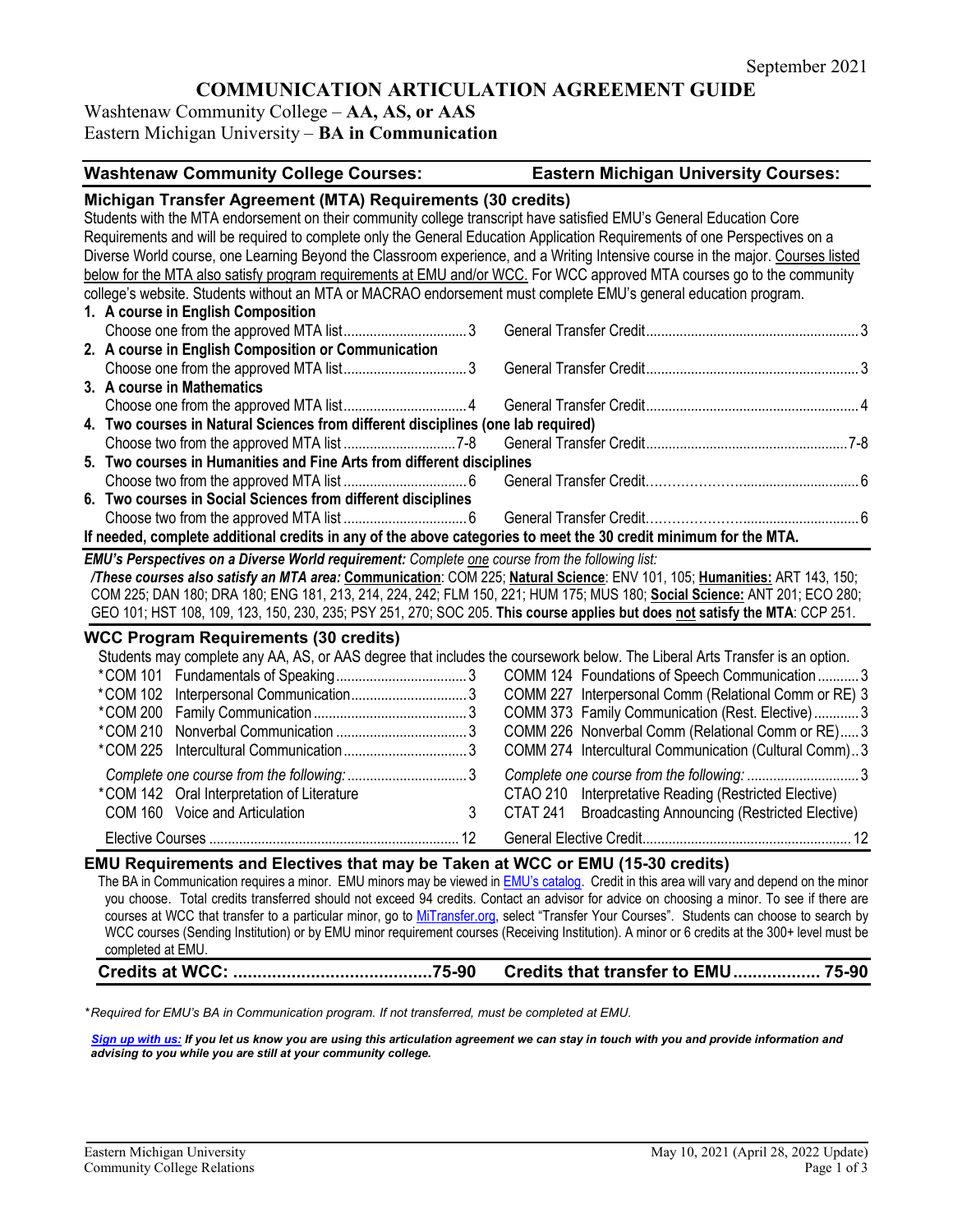# **COMMUNICATION ARTICULATION AGREEMENT GUIDE**

Washtenaw Community College – **AA, AS, or AAS** Eastern Michigan University – **BA in Communication**

# **Completion of the BA in Communication**

## **Major Requirements (18 credits)**

#### **Public Communication**

*Choose one course from the following:*..................................... 3 COMM 224 Advanced Public Speaking (F,W) COMM 340 Communication Ethics (F,W,S) COMM 350 Persuasion (F,W,S) COMM 356 Argumentation and Debate (F,W)

#### **Organizational Communication**

*Choose one course from the following:*..................................... 3 COMM 354 Organizational Communication (F,W) COMM 359 Small Group Communication (F,W,S) COMM 370 Nonprofit Organizational Communication (F,W,S)

#### **Advanced Theory and Research**

*Choose two courses from the following:.................................... 6*  COMM 440W Analyzing Communication in Civic Life (F,W) COMM 460W Rhetorical Criticism (F,W) COMM 475W Research Methods in Communication (F,W,S) COMM 485W Communication Theory (F,W,S)

#### **Capstone Experience**

1COMM 495L2 Communication Capstone (F,W,S) .................... 3

## **Restricted Electives (3 credits)**

*Choose 3 credit hours not already completed from the following:* COMM 224, 225, 226, 227, 260, 274, 275, 310, 330, 340, 350, 352, 354, 356, 357, 359, 370, 371, 372, 373, 376, 379, 440, 460, 475, 485

*No more than six credit hours from the following courses:* COMM 387, 388, 389, 407, 487, 488, 489, 497, 498, 499; CTAA 166, 266, 366, 466

## **Minor Requirement/University Electives (12-27 credits)**

Students pursuing a Communication major must complete a minor of at least 20 credits with at least 6 at the 300/400 level. See the EMU catalog for minor options.